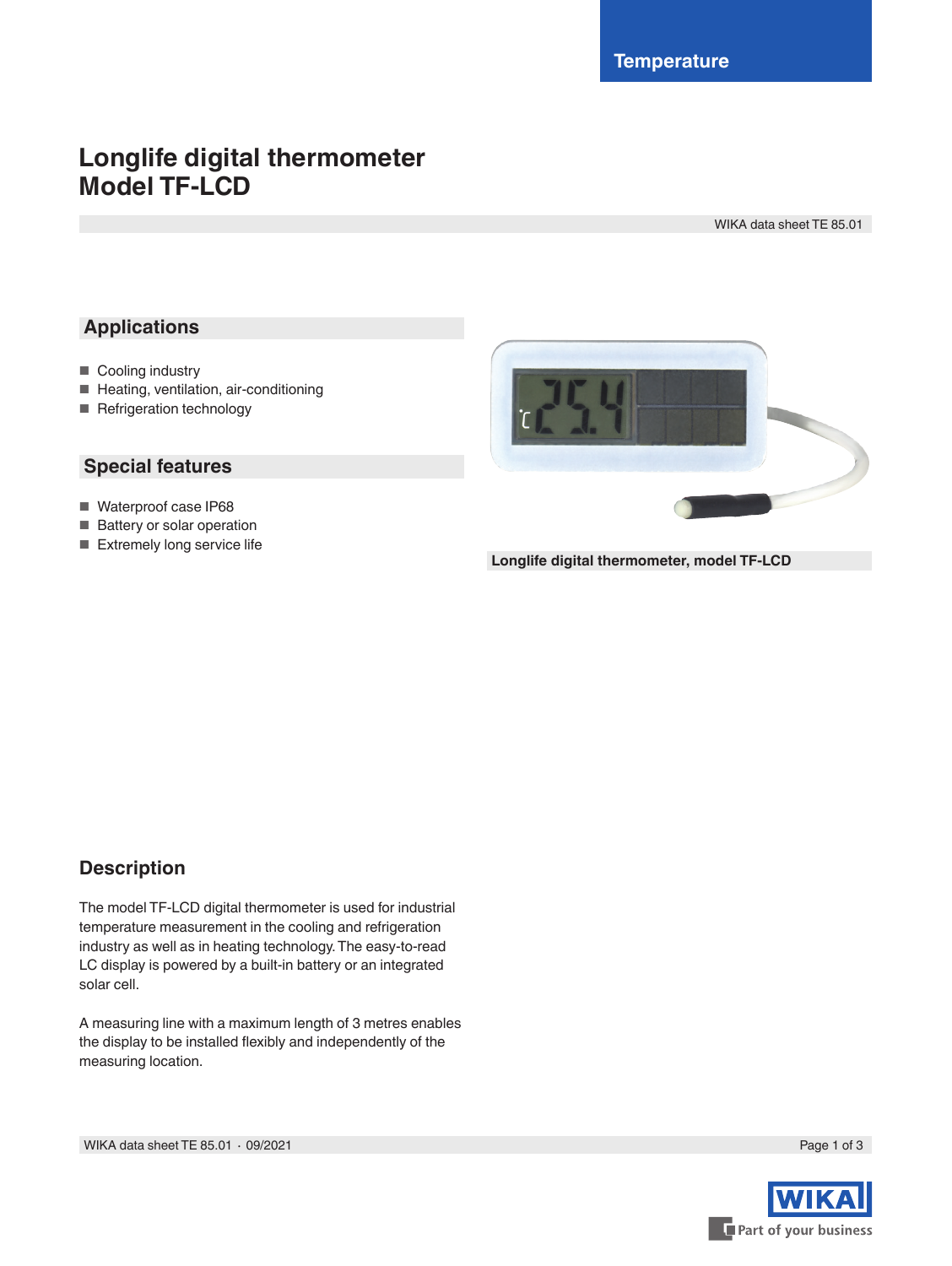## **Specifications**

| <b>Basic information</b> |                                                            |
|--------------------------|------------------------------------------------------------|
| Case                     | <b>Plastic</b>                                             |
| <b>Mounting option</b>   | Panel mounting with spring clips up to 3 mm wall thickness |
| <b>Measuring line</b>    |                                                            |
| Measuring line outlet    | Back mount                                                 |
| Length                   | Max. 3 m [9.8 ft]                                          |
| Material (wetted)        | Plastic (PE)                                               |

| <b>Accuracy specifications</b> |  |
|--------------------------------|--|
| Indication accuracy            |  |

| <b>Measuring range</b>                  |                                                                                                                                                                                                                                         |               |  |  |
|-----------------------------------------|-----------------------------------------------------------------------------------------------------------------------------------------------------------------------------------------------------------------------------------------|---------------|--|--|
| <b>Measuring range</b>                  | $-50+120$ °C [ $-58+248$ °F]                                                                                                                                                                                                            |               |  |  |
|                                         | Note:<br>Exceeding or falling below the measuring range is not permissible as it will lead to a<br>defect of the instrument. Make sure that the temperature at the case does not exceed<br>or fall below the permissible temperature.   |               |  |  |
| <b>Digital display</b>                  |                                                                                                                                                                                                                                         |               |  |  |
| Type of indication                      | LC display                                                                                                                                                                                                                              |               |  |  |
| Indication range                        | $\blacksquare$ -39.9  +39.9 °C<br>$\blacksquare$ -39.9  +49.9 °C<br>$\blacksquare$ 0  120 °C<br>$\blacksquare$ -39.9  +99.9 °F                                                                                                          |               |  |  |
|                                         | Note:<br>When exceeding or falling below the scale range, the display starts flashing and no<br>longer shows correct values. Once the medium temperature is within the scale range<br>again, the display switches back to display mode. |               |  |  |
| Display resolution                      | $-39.9+39.9^{\circ}C$                                                                                                                                                                                                                   | 0.1 °C        |  |  |
|                                         | $-39.9+49.9$ °C                                                                                                                                                                                                                         | 0.1 °C        |  |  |
|                                         | 0120 °C                                                                                                                                                                                                                                 | $1^{\circ}$ C |  |  |
|                                         | $-39.9+99.9$ °F                                                                                                                                                                                                                         | 0.1 °F        |  |  |
| Minimum lighting strength (solar panel) | Cold light                                                                                                                                                                                                                              | $>140$ Lux    |  |  |
|                                         | Daylight                                                                                                                                                                                                                                | $> 80$ Lux    |  |  |
| Character size                          | $12 \text{ mm}$                                                                                                                                                                                                                         |               |  |  |
| Supply voltage                          | Power supply via built-in battery or integrated solar cell                                                                                                                                                                              |               |  |  |

| <b>Operating conditions</b>                 |                            |  |
|---------------------------------------------|----------------------------|--|
| Ambient temperature range                   | $-30+60 °C$ [-22  +140 °F] |  |
| Storage temperature range                   | $-20+50$ °C [-4  +122 °F]  |  |
| Ingress protection of the entire instrument | IP <sub>68</sub>           |  |